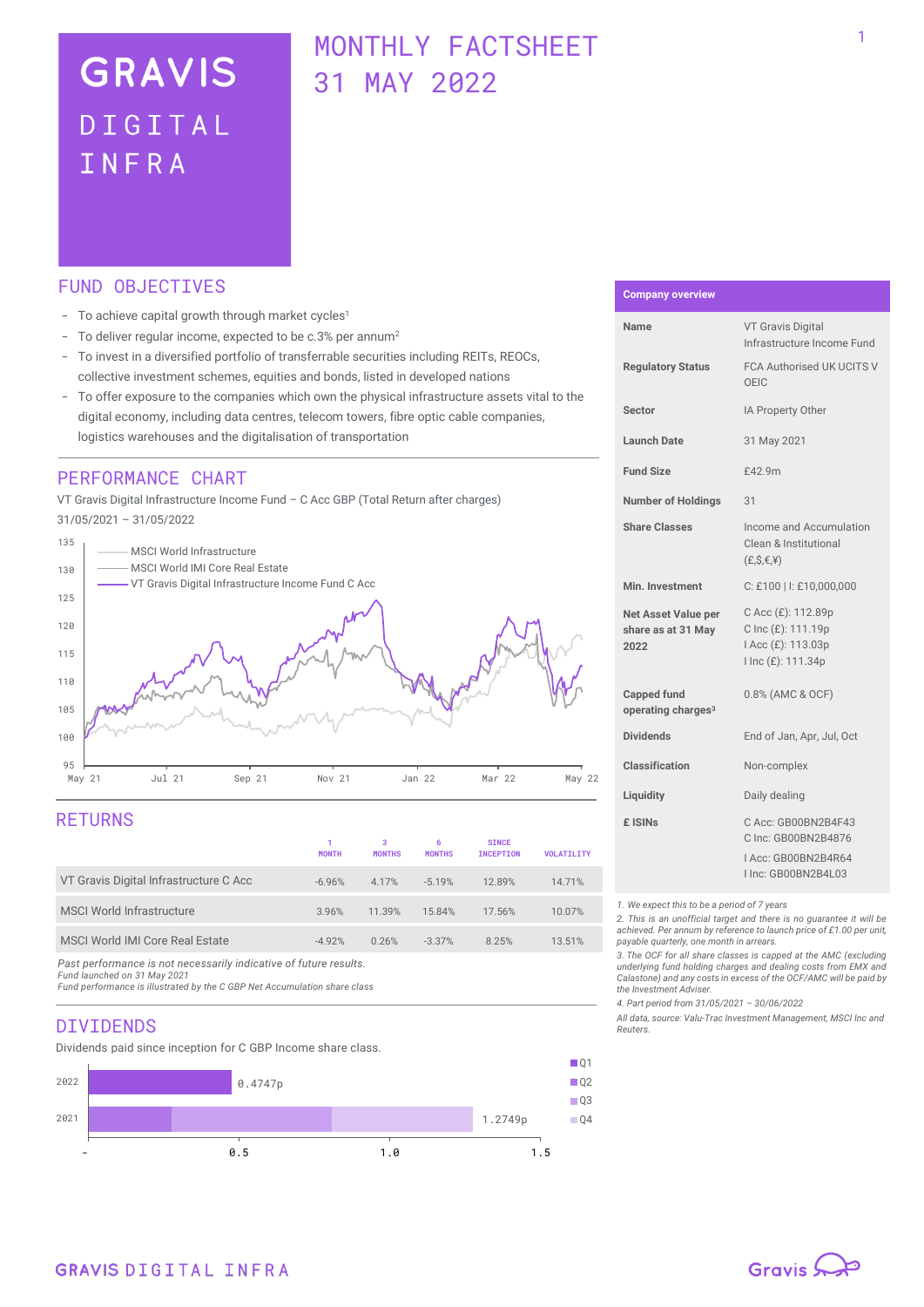## MONTHLY FACTSHEET 31 MAY 2022

## FUND ADVISER'S REPORT

#### **"At the end of May the Fund celebrated its one-year anniversary, all four investment sub-sectors have delivered positive total returns."**

At the end of May 2022 the Fund celebrated its one year anniversary, over this period the Fund has increased by 12.89% (C Acc GBP). In comparison, the world infrastructure index<sup>1</sup>has increased by 17.56%, and the global real estate index<sup>2</sup> by 8.25%. Also, during this period the Fund has paid distributions equivalent to a yield of 1.69%<sup>3</sup> .

The first-year returns are especially pleasing given the changing macro-economic backdrop, hostile geo-political environment, and the decline of perennially loss-making technology 'hope' stocks.

The strategy of the Fund is to invest in a globally diversified portfolio of best-in-class real estate and infrastructure companies, listed in developed markets that are likely to benefit from the digitalisation of economies, a trend that will see digital technologies change the way in which we work, live and play.

The Fund currently invests in 31 'next generation' infrastructure companies operating at the intersection of real estate and technology. The companies are active in four specialist subsectors: logistics warehouses (46.6% portfolio weight), mobile communication towers (25.5% portfolio weight), data centres (17.7% portfolio weight), and networks (7.2% portfolio weight). The underlying assets are physical in nature, generate contractual income and have long life expectancies.

The Investment Adviser implements a long-term approach to investing given the long-term characteristics of digital infrastructure and the contractual nature of rental income, as well as the costs incurred when trading portfolio positions (although significantly cheaper than those associated with trading physical assets). This approach to identifying the best investments within each sub-sector has resulted in favourably low portfolio turnover, since inception the annualised turnover of the Fund is below 4%<sup>4</sup> .

Over the past 12 months the fund has benefitted from four takeovers: QTS Data Centers - a leading provider of data centres; CyrusOne enterprise class data centres across three continents; Uniti Group - Australia's second largest owner and operator of fibre-to-thepremises digital infrastructure; and, most recently, Switch (3.32% portfolio weight), the US specialist data centre developer and operator.

During the month the Board of Switch announced that it had entered into a recommended merger agreement to be acquired by DigitalBridge and IFM investors for \$11 billion, including debt. The bid price represents a premium of approximately 15% to the undisturbed share price. Recognition that best-in-class digital infrastructure assets continue to possess the highly desirable attribute of reliable income growth.

This 'take private' trend may continue. Duke Realty (2.68% portfolio weight), the US focused logistics property specialist, received an unsolicited and hostile approach to merge with Prologis (6.08% portfolio weight), the world's largest logistics developer and operator, though an all-share transaction. Duke's Board rejected the offer and noted that "we remain open to exploring all paths to maximize shareholder value, and we believe the latest offer… is insufficient in that regard."

All four sub-sectors within the Fund have delivered positive total returns since launch with logistics warehouses delivering the largest contribution. At a stock level the three largest contributions are Switch, Prologis and SBA Communication (4.99% portfolio weight), a leading independent owner wireless communications infrastructure with operations in sixteen markets throughout the Americas, Africa and the Philippines.

Detracting from past returns, yet offering future growth potential, are: Cellnex (2.47% portfolio weight), European communication towers; SUNeVision (2.51% portfolio weight), Hong Kong data centres; and, LXP Industrial (2.52% portfolio weight), US industrial and logistics real estate. Cellnex and LXP suffered from stock specific events. Cellnex declined following a highly active period of large portfolio acquisitions leading to some investors adopting a 'watch and wait' approach to the integration process and realisation of potential synergies. LXP suffered following the Board's decision to suspend its strategic review process which could have seen the business sold to private equity.

Looking ahead, the Investment Adviser believes that both the investment strategy and current portfolio positioning are very well suited to capture the continuing growth of best-in-class digital infrastructure companies and the appetite amongst investors for high quality assets, generating reliable income, managed by dedicated and focused experts.

#### Matthew Norris, CFA

Investment Adviser Gravis Advisory Ltd matthew.norris@graviscapital.com

<sup>1</sup> *MSCI World Infrastructure Total Return GBP Index* <sup>2</sup>*MSCI World IMI Core Real Estate Total Return GBP Index* <sup>3</sup> *Based on launch price*

<sup>4</sup> *Based on the Securities and Exchange Commission calculation methodology*

#### **Investment Adviser**

Gravis Advisory Limited is owned and managed by Gravis Capital Management Ltd ("Gravis").

Gravis Capital Management (GCM) was established in May 2008 as a specialist investor in property and infrastructure and now manages c.£3bn of assets in these sectors in the UK. GCM entered into a strategic partnership with ORIX Corporation in January 2021.

Gravis Advisory Limited is also the Investment Adviser to the c.£872m VT Gravis UK Infrastructure Income Fund, the c.£466m VT Gravis Clean Energy Income Fund and the c.£85m VT Gravis UK Listed Property Fund.

#### **Fund Advisers**

**Matthew Norris, CFA** is lead adviser to the VT Gravis Digital Infrastructure Income Fund and the VT Gravis UK Listed Property (PAIF) Fund.

Matthew has over two decades investment management experience and has a specialist focus on real estate securities.

He was previously at Grosvenor with responsibility for investing in global real estate securities including the highly successful global logistics strategy. He joined Grosvenor from Fulcrum Asset Management and Buttonwood Capital Partners where he ran international equity strategies which incorporated exposure to real estate equities.

**George Nikolaou, CFA** is responsible for investment analysis and research, covering listed infrastructure and real estate. He joined Gravis in 2021 having spent 7 years working as a portfolio manager and analyst within the investment management sector.

George has obtained a MSc Finance and Investment from the University of Durham and a BSc Economics from the University of Athens.

#### **Sales Contacts**

Cameron Gardner 07835 142763 cameron.gardner@graviscapital.com

Ollie Matthews 07787 415151 [ollie.matthews@graviscapital.com](mailto:ollie.matthews@graviscapital.com)

Robin Shepherd 07971 836433 [robin.shepherd@graviscapital.com](mailto:robin.shepherd@graviscapital.com)

Nick Winder [07548 614184](tel:07548%20614184) nick.winder@graviscapital.com

William MacLeod 07836 695442 [william.macleod@graviscapital.com](mailto:william.macleod@graviscapital.com)

#### **Dealing**

Valu‑Trac 01343 880344 Digitalinfrastructure@valu-trac.com